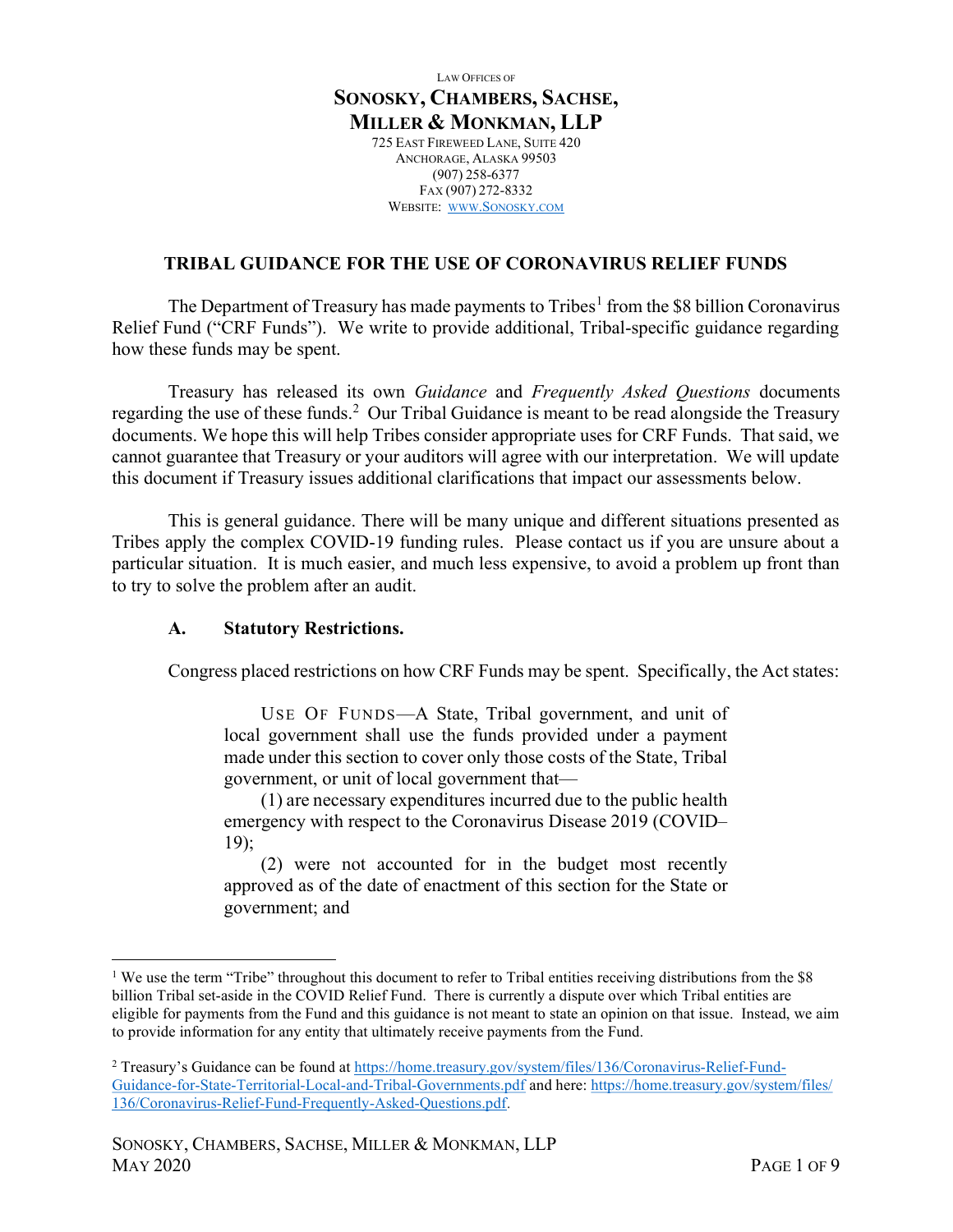(3) were incurred during the period that begins on March 1, 2020, and ends on December 30, 2020.

Pub. L. 116-136, § 601(d).

Thus, the CARES Act has three important restrictions on spending CRF Funds: the expenditures (1) must be necessary due to COVID-19; (2) must not have been in the Tribe's most recent budget (i.e., not routine, previously budgeted expenditures); and (3) must be incurred from March 1 to December 30, 2020. The CARES Act further provides:

> If the Inspector General of the Department of the Treasury determines that a State, Tribal government, or unit of local government has failed to comply (with the use of funds section), the amount equal to the amount of funds used in violation of such subsection shall be booked as a debt of such entity owed to the Federal Government.

Id.  $§ 601(f)$ .

This means that if Treasury determines that a Tribe's CRF Funds were not used for an allowable purpose, the Tribe may be required to return those funds to Treasury. Thus, it is important to make sure the funds are spent for an allowable purpose, or the Tribe may need to pay Treasury back after an audit. If the CRF Funds have been spent, repayment will have to come from other Tribal funds.

B. Track and Document the CRF Funds and Other CARES Act Funds.

It is critically important that Tribes carefully track and account for the expenditures of the CRF Funds. We believe there is a high likelihood that many Tribes will be subject to an audit by the Treasury Inspector General regarding the use of CRF Funds.

1. Separate Accounts. We recommend Tribes establish a separate bank account or subaccount to separately account for the CRF Funds that are received and how those funds are spent. When charges are booked to the CRF account, the documentation should identify in detail what the expenditure was for and how it was linked to COVID-19 (more on this below).

2. Other COVID-19 Funds. Additionally, Tribes are receiving COVID-19 relief funds from other federal sources, including the Bureau of Indian Affairs, Indian Health Service, the HHS Provider Relief Fund, HUD, the Agriculture Food Distribution program, the Administration on Aging Elders' Nutrition Program, and Head Start, among others.

These funds also have restrictions on use and usually require a direct tie to the COVID-19 public health emergency. We recommend that you document the use of other COVID-19 Funds and do not mix the various funds. You are not required to use CRF Funds as a last resort, but you cannot use CFR Funds for expenses that are being reimbursed through another funding source or program.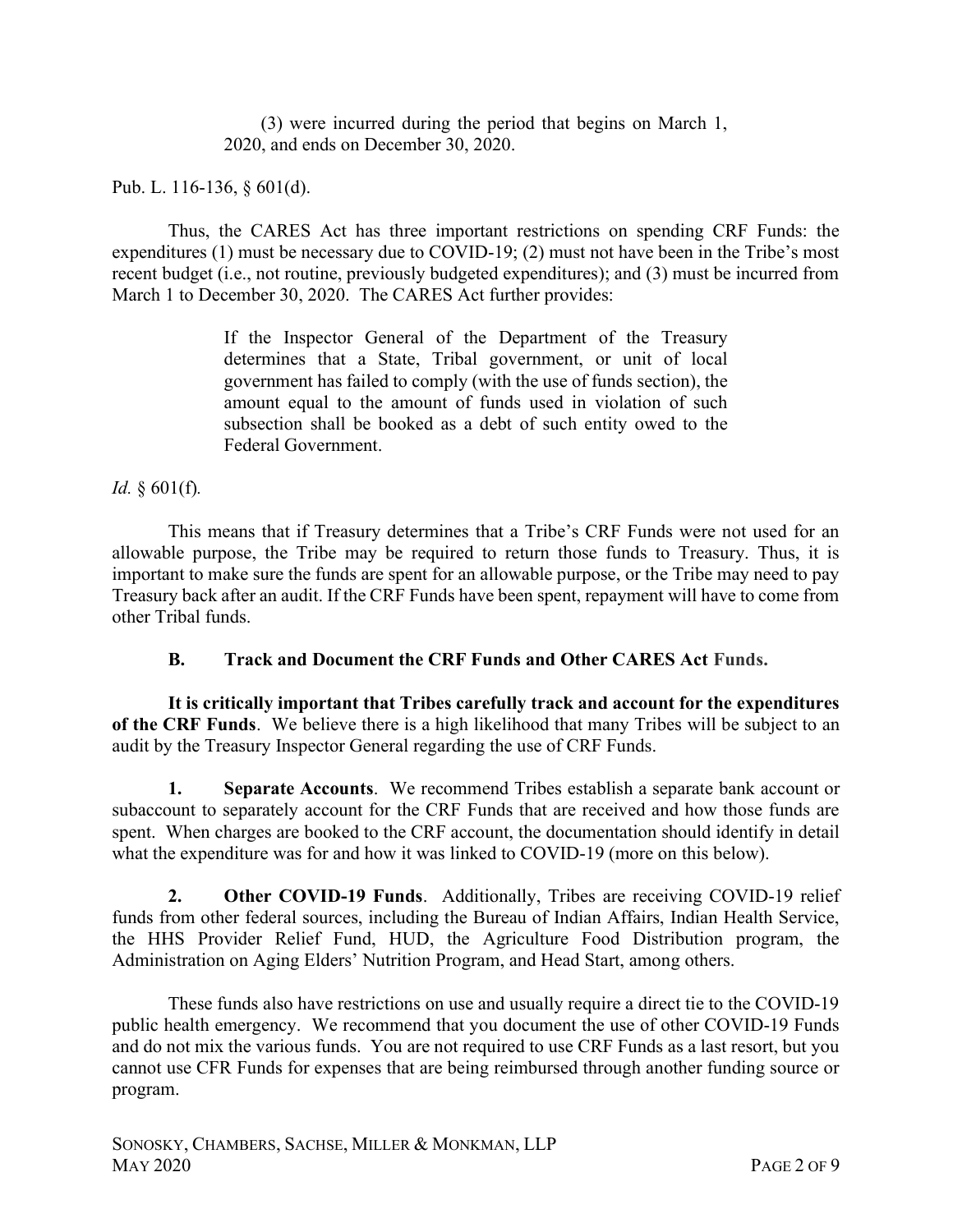Relatedly, we know a number of Tribes have entered into MOUs with FEMA or States to allow for reimbursement of expenses pursuant to the Stafford Act. Tribes must be careful to avoid duplicate reimbursement. An expenditure reimbursed under the Stafford Act cannot also be an allowable CRF expenditure, and vice versa.

3. Return or Pass-Through Excess CRF Funds. Some Tribes have told us that they may not be able to use all their CRF Funds for allowable purposes in the short time frame the CARES Act requires for expenditure.

There are two available options: (1) the Tribe can return any excess CRF Funds to Treasury or (2) pass the CRF Funds through to Tribal entities that can make allowable use of the funds. For example, a Tribe that is not able to spend all its CRF Funds for general operations could pass the excess through to its Tribal health program to help pay for COVID-19 related expenditures or to local governments for allowable expenditures.

## C. Allowable Expenditures

Treasury's guidance and FAQs discuss six categories of eligible expenditures for the use of CRF Funds. Below, we elaborate on these six categories with a focus on Tribal governments.

These categories are not mutually exclusive. Some expenses may be eligible under several categories Treasury has identified.

### 1. Direct Medical Expenses

This category of expenditures is self-explanatory:

- COVID-19 related expenses of public hospitals, clinics, and similar facilities.
- Expenses of establishing public medical facilities and other measures to increase COVID-19 treatment capacity (including mitigation measures), including related construction costs.
- Costs of providing COVID-19 testing, including serological testing.
- Emergency medical response expenses, including emergency medical transportation, related to COVID-19.
- Expenses for establishing and operating public telemedicine capabilities for COVID-19 related treatment.

a. Other resources. A Tribe should consider exhausting other resources that may have narrower restrictions for these types of costs before spending the CRF Funds, such as funding received from the Indian Health Service specifically for COVID-19 testing and diagnostics, from Health and Human Services (HHS) or CDC for additional healthcare costs due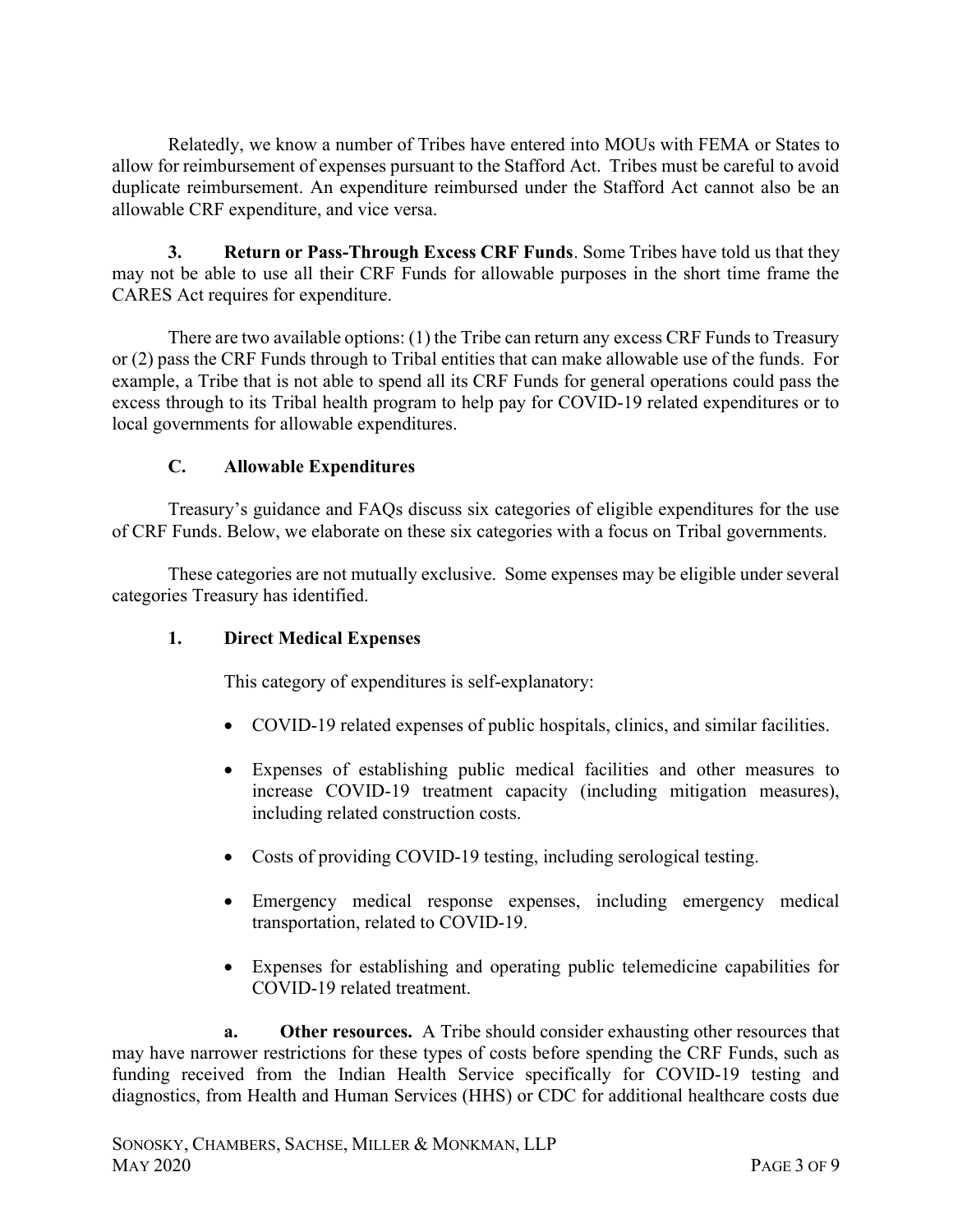to COVID-19, from SAMHSA or HRSA to respond to increased mental health needs caused by COVID-19-related job losses or to pay for the increased cost of providing care using nontraditional service delivery mechanisms, such as telemedicine.

b. Medical construction/capital improvements. If a Tribe wishes to use CRF Funds for medical construction, the Tribe should carefully document that the construction is needed to address COVID-19 treatment capacity or improve COVID-19 mitigation measures relating to public health.

Medical construction projects could include improving water and sanitation systems to ensure that people have potable water and other facilities to wash their hands and comply with CDC guidelines regarding COVID-19 mitigation. It could include redesign and remodeling costs of existing facilities to improve social distancing and minimize contacts with internal clinic surfaces, or temporary facilities or the COVID-19-related conversion of existing facilities, such as opening tents next to medical facilities for drive-by testing or isolated COVID-19 treatment or for facilities to treat or quarantine patients.

**Short timeframe.** We want to underscore in this context the narrow window to spend CRF Funds. Costs cannot be used for expenses that will occur next year. The funds need to be spent on costs incurred by December 30, 2020.

d. Revenue losses are not allowable expenses. Please note that as of this writing CRF Funds may not be used to make up for lost income or lost government revenues due to COVID-19. There are currently bills proposed in Congress that may change that and we will update this document should those go through.

# 2. Public Health Expenses

This category of expenditures relates to public health expenditures:

- Expenses for communication and enforcement by Tribal governments of public health orders related to COVID-19.
- Expenses for acquisition and distribution of medical and protective supplies, including sanitizing products and personal protective equipment, for medical personnel, police officers, social workers, child protection services, and child welfare officers, direct service providers for older adults and individuals with disabilities in community settings, and other public health or safety workers in connection with COVID-19 public health emergency.
- Expenses for disinfection of public areas and other facilities, e.g., nursing homes, in response to the COVID-19 public health emergency.
- Expenses for technical assistance to local authorities or other entities on mitigation of COVID-19-related threats to public health and safety.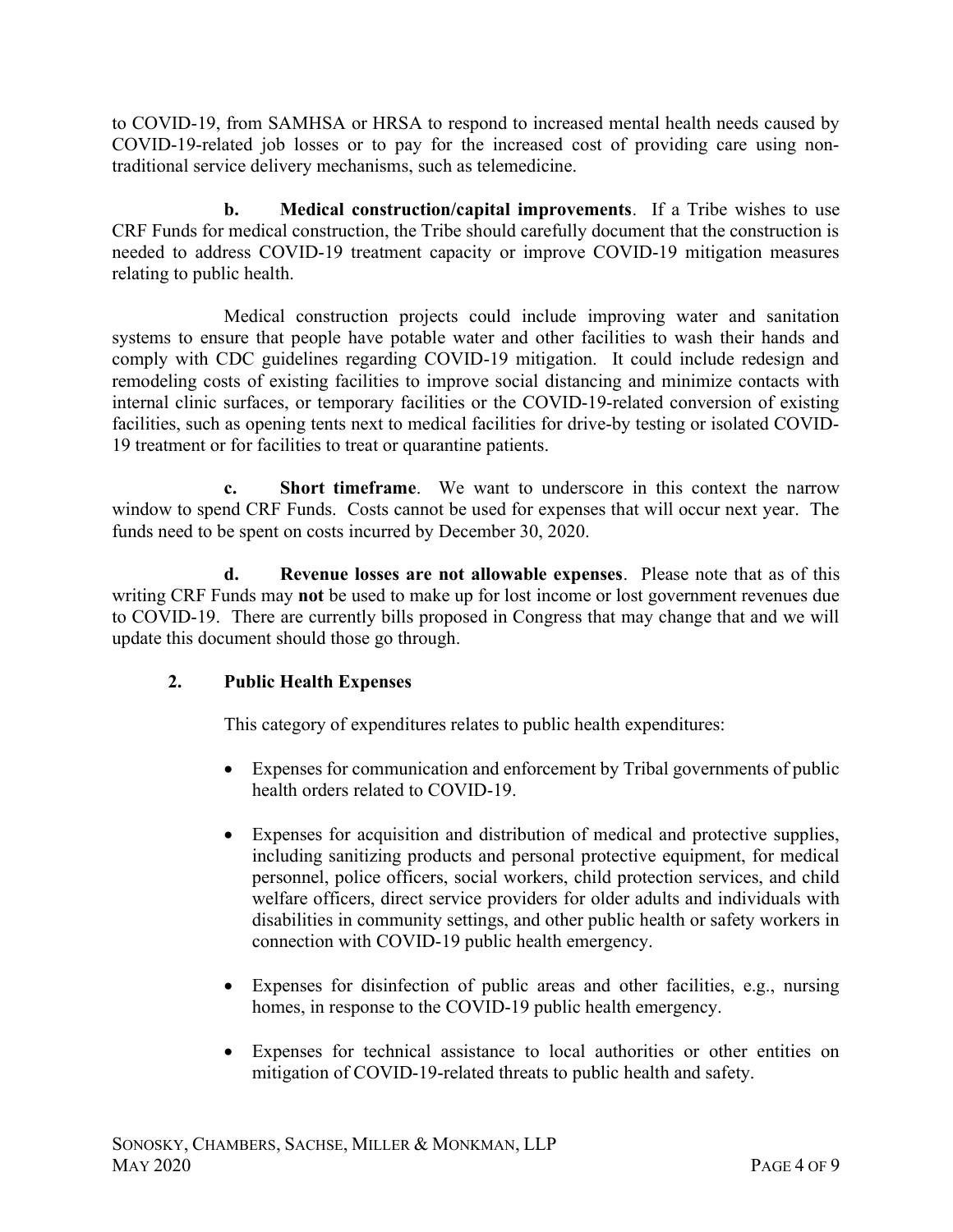- Expenses for public safety measures undertaken in response to COVID-19.
- Expenses for quarantining individuals.

a. Community events and facilities. Items within this category include expenses necessary to manage events in the community, i.e., food distribution, testing, or other supply distribution events that occur because of the COVID-19 public health emergency. This should include costs of utilizing school gyms or vacant hotel rooms to quarantine patients, to house vulnerable individuals (such as the homeless), or otherwise to take measures to mitigate the spread of the disease.

b. Disinfectants and cleaning. The cost of disinfecting and cleaning public areas include Tribal businesses and facilities accessible to the public, such as Tribal hotels, casinos, convenience stores, and parks, along with Tribal buildings and other Tribal facilities.

Tribes preparing for fishing season may use CRF Funds to install additional hand sanitizing or hand washing stations on docks, or masks for fishermen getting off boats and entering public areas and towns. Increased costs for additional cleaning of boat launch areas, public restrooms, or other areas that may need near-constant disinfecting during high use times are allowable.

c. Supplies and storage. This category includes the purchase and storage of COVID-19-related supplies. CRF Funds may be used to pay the costs of storage for these supplies, such as refrigeration or additional warehouse space or temporary staging facilities. For Tribes affected by interruptions due to shipments caused by COVID-19 (such as the bankruptcy of one of the major rural air carriers in Alaska), funds can be used to cover the increased transport costs to barge supplies or hiring a chartered flight to deliver mail, food and other essential goods.

d. Public safety. Additional costs to the Tribe of enforcing curfews or stay at home orders are allowable. Costs of setting up incident command centers or partnering with local governments on COVID-19 response are allowable.

### 3. Payroll expenses for public safety, public health, health care, human services, and similar employees whose services are substantial dedicated to mitigating or responding to the COVID-19 public health emergency.

This category has generated many questions. Treasury has issued guidance on what it means to be "substantially dedicated" to COVID-19 response, but Treasury's guidance is far from clear and is subject to change.

a. Payroll for dedicated staff. We suggest that Tribes consider any staff member dedicating more than 50% of their time to mitigating or responding to the COVID-19 public health emergency is "substantially dedicated" to COVID-19 response and therefore be an eligible CRF expenditure under the Treasury guidelines. Hazard pay is allowable.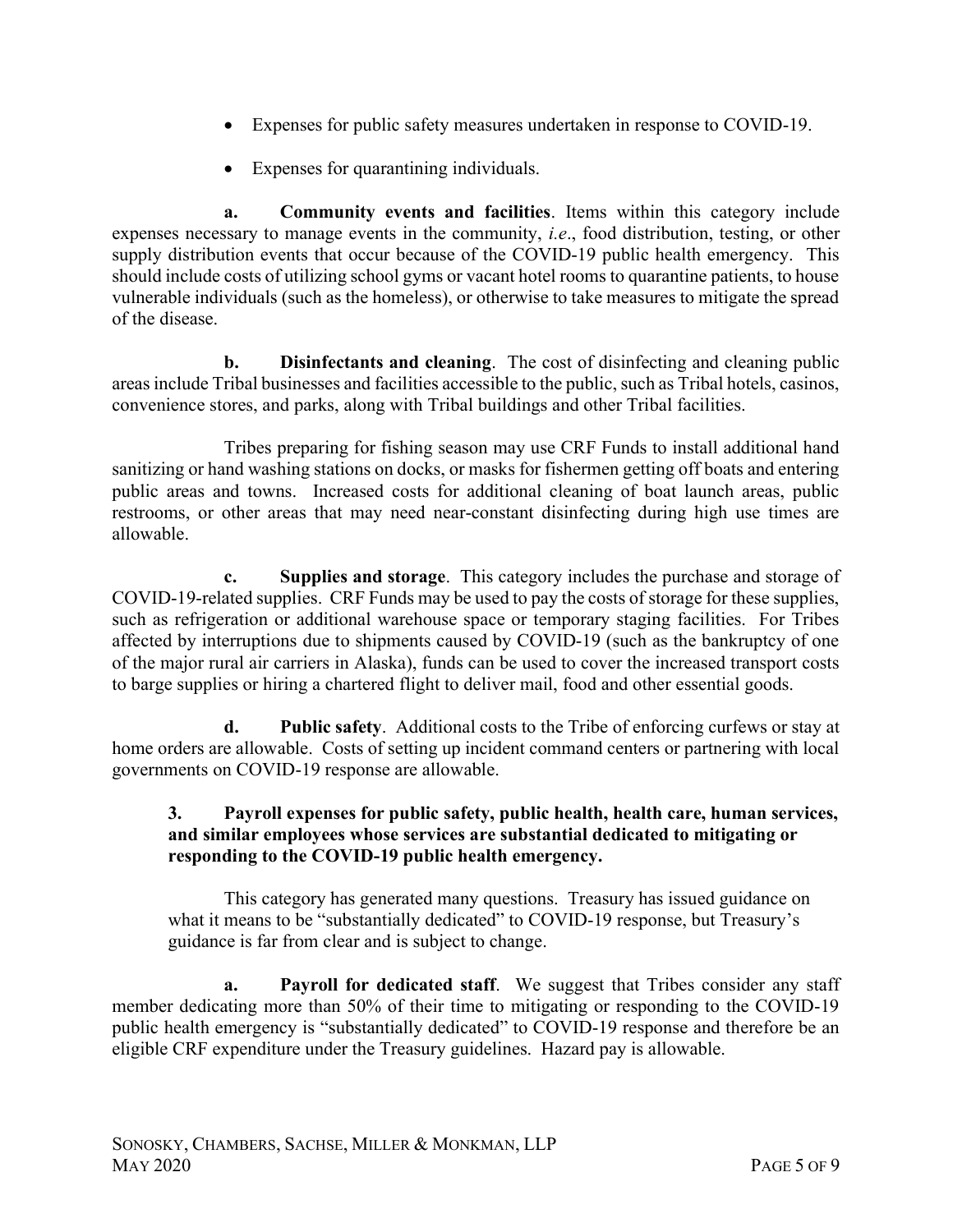1. Administrative staff. We think "similar employees" includes staff necessary to administer and manage the CRF Funds, such as the Tribal finance staff or administrative team. For some positions, this may require detailed tracking of time spent on COVID-19-related or non-COVID-19 tasks. Several Tribes have asked whether specific time employees spend on COVID-19 tasks are reimbursable. This is where a threshold is important. For instance, if the Finance Director is spending 3 out of 40 hours each week on COVID-19 matters, that would not likely meet the substantially dedicated standard and would not likely be reimbursable from the Fund. But, if that same Finance Director is spending 25 out of 40 hours each week on COVID-19 tasks, then it would likely be an allowable expenditure.

2. Special purpose staff. Payroll costs for Tribal project staff who are solely dedicated to COVID-19-related matters are allowable. For instance, the Treasury FAQs give the example that conducting a recovery planning project or recovery coordination office would be an eligible expenditure. To the extent the Tribe hires grant writers specifically to target COVID-19 funds, those costs would be allowable. Or, if the Tribe hires staff solely to do food distribution for impacted community members, that would be allowable.

b. COVID-19-related leave costs. CRF Funds can be used to pay for COVID-19-related leave, even for employees that are not substantially dedicated to COVID-19 response. CRF Funds can be used for expenses associated with compliance with the Families First Coronavirus Response Act leave mandates (both the two weeks of paid emergency sick leave and the expanded Family Medical Leave Act for parents who are home—and cannot telework because children are not in school). Any increased unemployment insurance or worker's compensation costs due to COVID-19 are allowable CRF expenditures.

### 4. Expenses of actions to facilitate compliance with COVID-19 related public health measures:

- Expenses for food delivery to residents, including, for example, senior citizens and other vulnerable populations, to enable compliance with COVID-19 public health precautions.
- Expenses to facilitate distance learning, including technological improvements, in connection with school closing to enable compliance with COVID-19 precautions.
- Expenses to improve telework capabilities for public employees to enable compliance with COVID-19 public health precautions.
- COVID-19 related expenses of maintaining detention/jail facilities, including as relates to sanitation and improvement of social distancing measures, to enable compliance with COVID-19 public health precautions.
- Expenses for care for homeless populations to mitigate COVID-19 effects and enable compliance with COVID-19 public health precautions.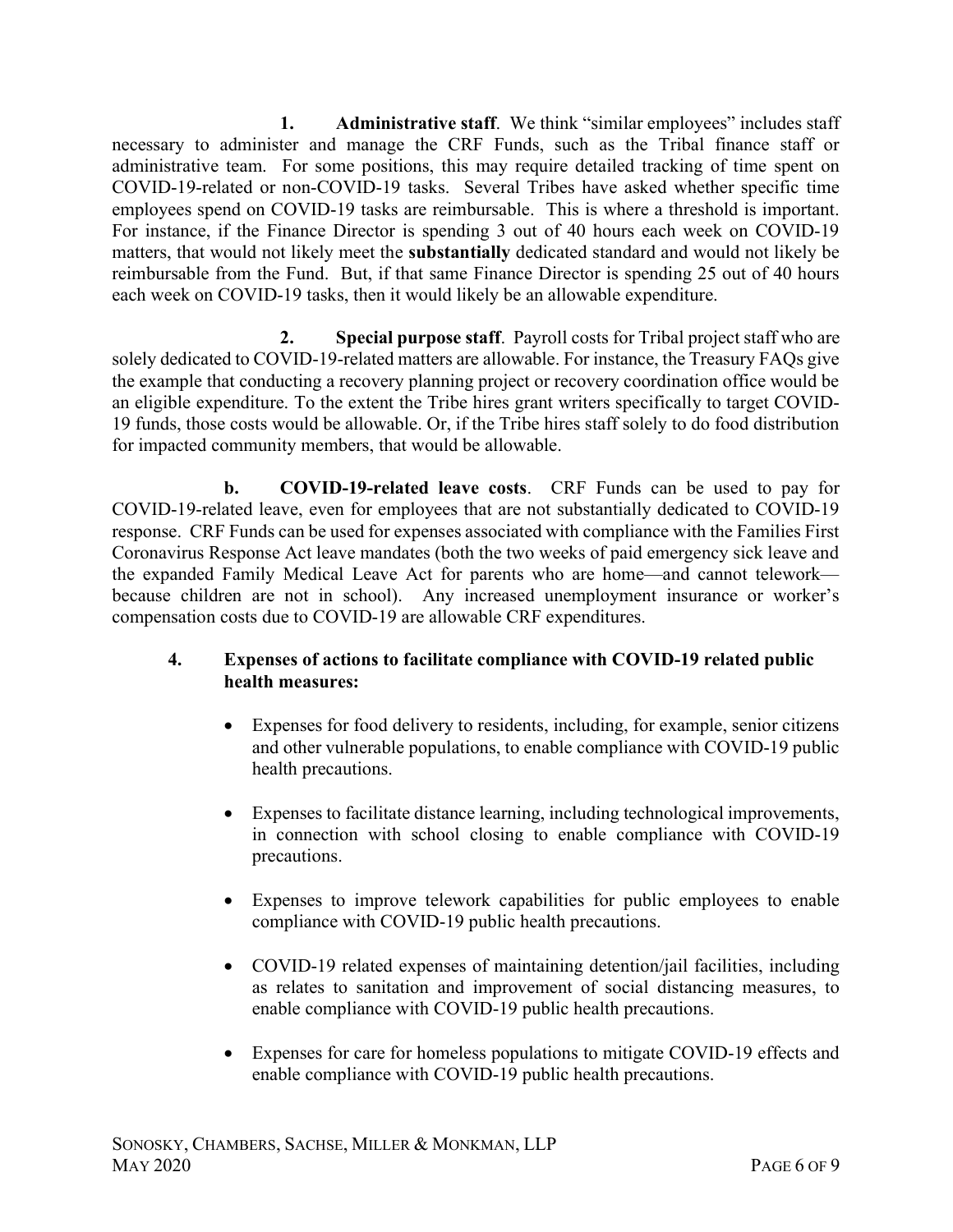a. Broadband and hardware. Allowable expenses under this category include, we think, securing broadband or improving internet capacity in areas of a Tribal community that do not have currently have reliable access. Hardware, e.g., laptops, desktops, wireless hot spots, as well as subsidizing or funding the cost of internet services for individual Tribal members and/or their households could also be eligible, provided the expenditures are tied to distance learning and telework. Again, the Tribe should document that this kind of infrastructure is necessary to facilitate Tribal members' and employees' distance learning and telework due to the COVID-19 public health emergency.

**b.** Food. The purchase and delivery of food and food storage equipment, such as freezers for Tribal members, are allowable expenditure if COVID-19 is interrupting normal food supply chains or deliveries or to support social distancing mandates in the tribal community. If a Tribe has a Tribal cattle or buffalo herd and determines a take is in the interest of public health, these costs, including the cost of the animal and the butchering costs, are allowable CRF Fund expenditures.

c. Public health infrastructure. This category encompasses the water and sewer infrastructure improvements, expansions and upgrades we mentioned earlier, so long as necessary to facilitate compliance with COVID-19 mitigation measures and completed within the expenditure period.

d. Public facility mitigation. Costs associated with improving COVID-19 mitigation in public facilities, such as Tribal administration buildings, stores, casinos, hotels, clinics are allowable CRF expenditures. We think this includes installing Plexiglas at stores or around slot machines, purchasing touchless scanning thermometers or inserts for thermometers that are being used repeatedly, upgrading air handling systems to mitigate the spread of the COVID-19 virus, replacing surfaces with easier to disinfect materials, purchasing masks and gloves for employees who interact with the public, and increased PPE and cleaning equipment for janitorial and custodial staff.

e. Detention facilities. Tribes may expend CRF Funds to cover COVID-19 related costs in detention facilities. This can include costs in maintaining social distancing, cleaning, disinfecting, and testing. Tribes may choose to release lower-level offenders under electronic monitoring or house arrest programs instead to relieve some of the burden within the facility. The costs of that monitoring or for transitional or alternative housing facilities would be an allowable expenditure.

### 5. Expenses associated with the provision of economic support in connection with the COVID-19 public health emergency:

- Expenditures related to the provision of grants to small businesses to reimburse the costs of businesses interruption caused by required closures.
- Expenditures related to a Tribal government payroll support program.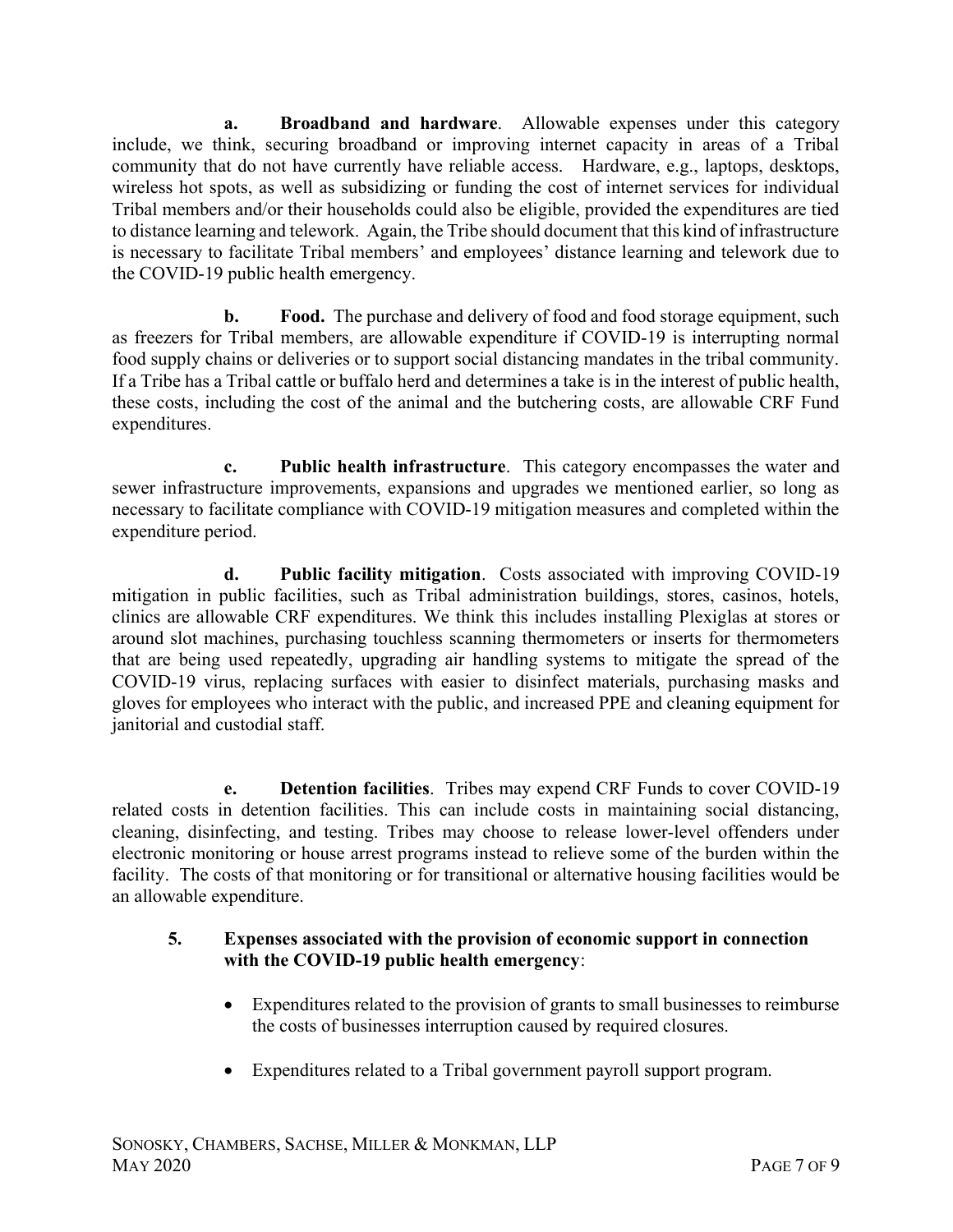Grants to small businesses. Many are familiar with the SBA's paycheck protection program for small businesses and the stimulus checks provided by the government to individuals. This category allows for Tribes to establish similar programs to help support small businesses, families and individuals impacted by the COVID-19 public health emergency.

For instance, a Tribe could establish a grant program for small businesses owned by the Tribe or Tribal members to pay costs due to business interruption, such as paying furloughed staff or rent while their business is shut down. Tribal businesses including convenience stores, hotels, campgrounds, restaurants, and casinos, as well as individual Tribal members' businesses that suffered a loss of revenues due to closure or had decreased business because of the COVID-19 public health emergency, could be eligible for such a grant.

Under such a grant program, the Tribe would need to define what businesses are "small business," and similarly define the eligibility criteria. The recipient could then use the grant to satisfy debt and pay staff, to the extent those expenses are not already covered by other federal relief funds. We would be pleased to assist Tribes interested in developing a grant program consistent with Treasury's guidance.

b. Emergency family assistance. Tribes could establish a Tribal grant program to provide emergency financial assistance to Tribal members and families impacted by the loss of income due to COVID. This could include rent, mortgage, utility bills, and food expenses. Treasury's FAQs specifically states that "Such assistance should be structured in a manner to ensure as much as possible, within the realm of what is administratively feasible, that such assistance is necessary." Again, we believe the suppling meat from tribal herds or purchasing and distributing fish from tribal fishermen would be allowable expenditures.

Grant program forms. We recommend that if a Tribe is going to establish a grant program of this type that the Tribe create a form for Tribal members to use to apply for assistance. The form should require them to verify that their income has been impacted by COVID-19 and they need assistance. If a Tribe has a general welfare program, this new grant program would be a temporary expansion of that program. Administrative costs, including the costs of repurposing current staff or hiring additional staff to run this program, would also be allowable.

#### 6. Any other COVID-19-related expenses reasonably necessary to the function of government that satisfy the Fund's eligibility criteria.

This is a fairly broad catch-all for expenditures due to COVID-19 not already covered by the other categories. The key here is that the Tribe must determine the expense is "reasonably necessary" for the function of government during the COVID-19 public health emergency. This could include, we think, costs of extra Council meetings to take up resolutions due to COVID-19, the costs of additional legal fees to answer COVID-19-related questions, or the costs of additional cleaning in Tribal building to facilitate work done on-site by essential employees. If you are unsure of whether certain expenses would qualify, feel free to reach out for additional guidance.